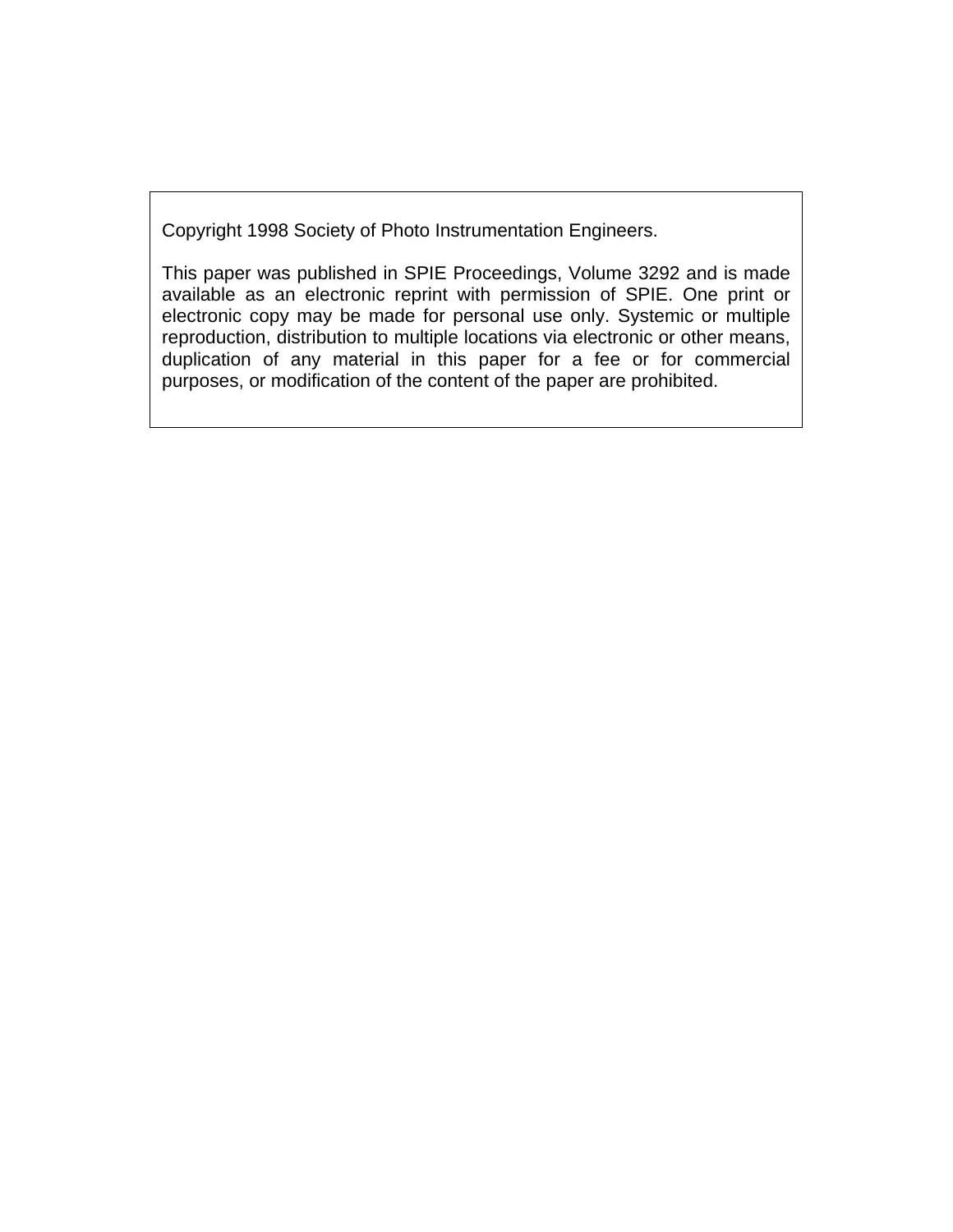# **Analog spatial light modulators advances and applications**

Steven Serati and Kipp Bauchert

Boulder Nonlinear Systems, Inc. 1898 South Flatiron Court Boulder, Colorado 80301

### **Abstract**

The performance and operation of high-speed, liquid crystal spatial light modulators are discussed in relation to a variety of system-level aspects. The issues involving the use of these devices in optical processing systems are the primary focus of this paper, but other applications such as ultra-video imaging and beamsteering are also included in the discussion.

## **1. Introduction**

Optical processors are being integrated into a variety of systems requiring high-speed signal processing. One reason for this is that the technology provides spectral processing using simple optical configurations. The processing advantage comes from the transform relationships inherent in the propagation phenomenon. As light propagates to infinity, the light's spatial distribution becomes the Fourier transform of the near-field pattern. A lens causes this transform to occur at a finite distance. To use this processing capability, it is necessary to spatially modulate a coherent light signal before it enters the Fourier transformer (i.e. the lens). The lens is capable of processing the data continuously but usable results only occur when the input data is valid. Therefore, the processing throughput of the system is limited by the ability to provide valid data to the processing elements. This is an obvious bottleneck for the processor, but it is not the only one.

Optical processing systems use two types of interface components - electrical-to-optical converters and optical-to-electrical converters which are usually spatial light modulators (SLMs) and CCD arrays, respectively. In addition to these interface devices, a variety of electronic processors are used to control or improve the optical processing results such as image processing cards to pre-process the input data and post-process the output data, SLM controllers for driving the optical processor, and a PC which acts as the user interface and controls system operation. Because of bus limitations, electronically processing or transferring large data arrays complicates system operation and lowers system throughput. The more functions that are performed electronically, the slower the system operates and the more costly the system becomes. Therefore, it is important to optimally use the processing capabilities of the optics if the system is to out perform digital systems while remaining cost competitive.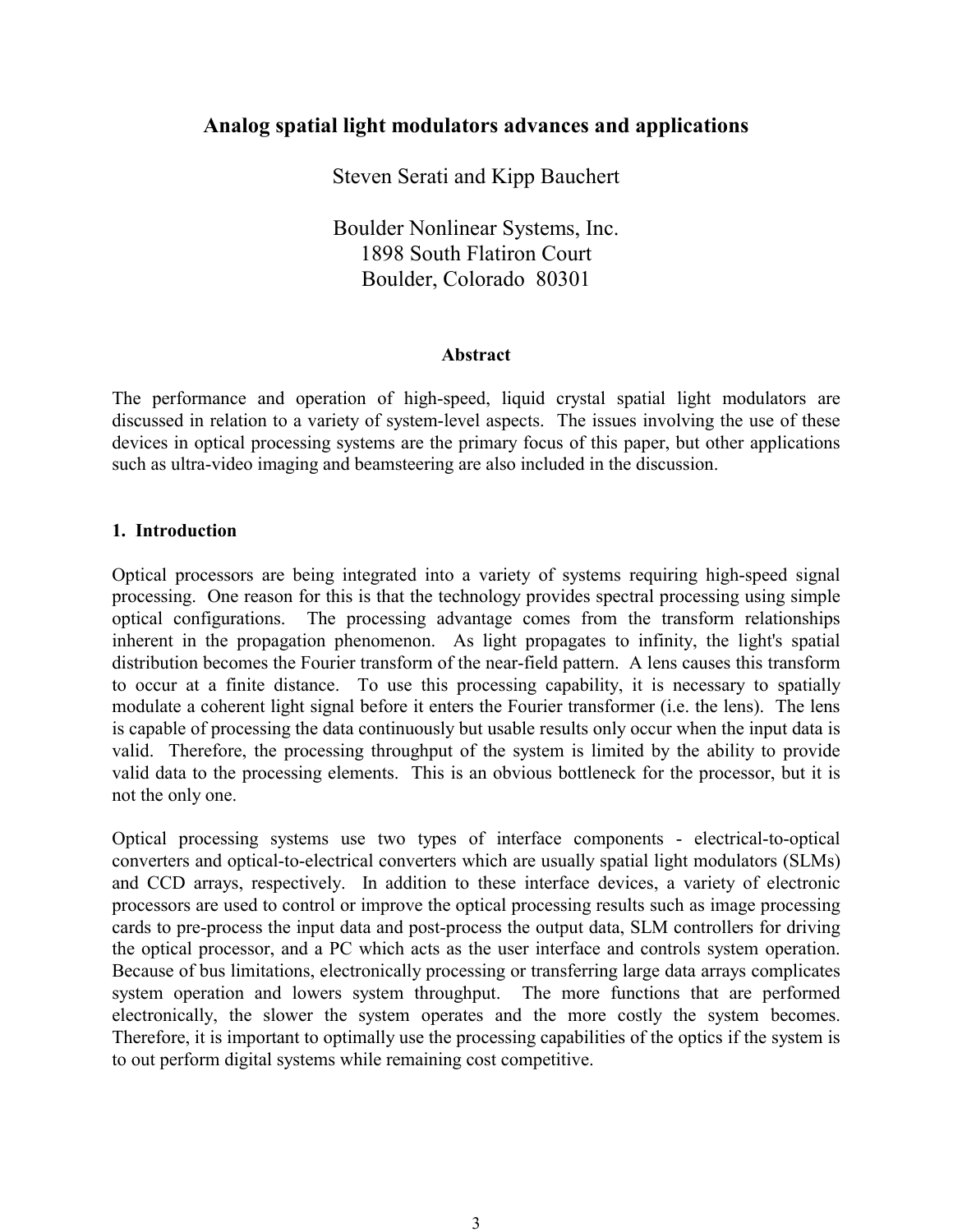In this paper, we examine techniques for optimizing optical processing performance with regard to SLM operation. Because of various factors, the optimal performance for an SLM is a systemlevel issue and not limited to the specifications commonly given on the component level. Due to the complexity of this issue, we do not attempt to discuss all the various tradeoffs between different SLM technologies. Instead, we describe some system-level parameters and how these parameters relate to high frame-rate, liquid crystal on silicon (LCOS) SLMs. By using addressing structures fabricated through VLSI processes, high-speed, high-resolution optical modulators are now available. This type of SLM has proven to be a benefit to optical processing reducing the weight, size and cost of the system.

# **2. Background**

In 1992, Boulder Nonlinear Systems (BNS) and the University of Colorado (CU) developed a 128x128 binary SLM system using LCOS technology.<sup>1</sup> The LCOS SLM was used to drive a ferroelectric liquid crystal modulator providing sub-millisecond frame rate operation. In that same year, BNS under contract to Martin Marietta developed a compact correlator system using the binary 128x128 FLC-SLMs. This prototype system produced good correlation results operating at over 500 fps.<sup>2</sup> In 1993, BNS and CU developed a second generation binary LCOS SLM system increasing the array size to 256x256 and improving the electronic addressing rate (load time).<sup>3</sup> The following year BNS developed an optical correlator system for Martin Marietta using these second generation SLMs. This system, which has been referenced in papers as Lockheed Martin's third generation system<sup>4</sup>, was limited by the correlation plane detector to 810 fps when using a 128x128 CCD array and to 220 fps using a 256x256 CCD array. For signal-tonoise performance, a 256x256 CCD was the optimum correlation plane detector, since it matched the space-bandwidth of the other processing components. However, it slowed the system by a factor of four. This throughput limitation was solely a function of the CCD electronics, since the optical processor had the necessary optical throughput and speed to cleanly produce submillisecond correlations and the correlator's drive electronics fully supported 256x256 binary operations at 1000 fps.

Because of the foreseeable limitations of strictly increasing array size, BNS ventured into a new direction. With funding from Physical Optics Corporation and NASA - Johnson Space Center, BNS teamed with CU to develop high-speed analog SLMs. The first generation SLM driver and VLSI-backplane were developed in 1994. The array size was 128x128 and an 8-bit gray-level image was loaded in 100 microseconds. These first devices were primarily used to investigate analog liquid crystal modulators.<sup>5</sup> FLC- and nematic-based modulators were investigated, but only the FLC modulators fully supported sub-millisecond gray-scale operation. In 1995, second generation drivers were developed for optical processing applications. $\delta$  Under contract with the USDA, the design of an high-speed gray-scale optical correlator was started in 1996 and BNS' first prototype was completed in 1997. Also during this time, DARPA funded the design of a 4000 fps analog 512x512 LCOS SLM and the first working prototypes were fabricated in 1997.

The analog FLC-SLMs developed by BNS have virtually the same environmental characteristics and electro-optic performance as the binary FLC devices with the exception of being able to produce true gray-level modulation. That is, each frame generates a gray-level response at each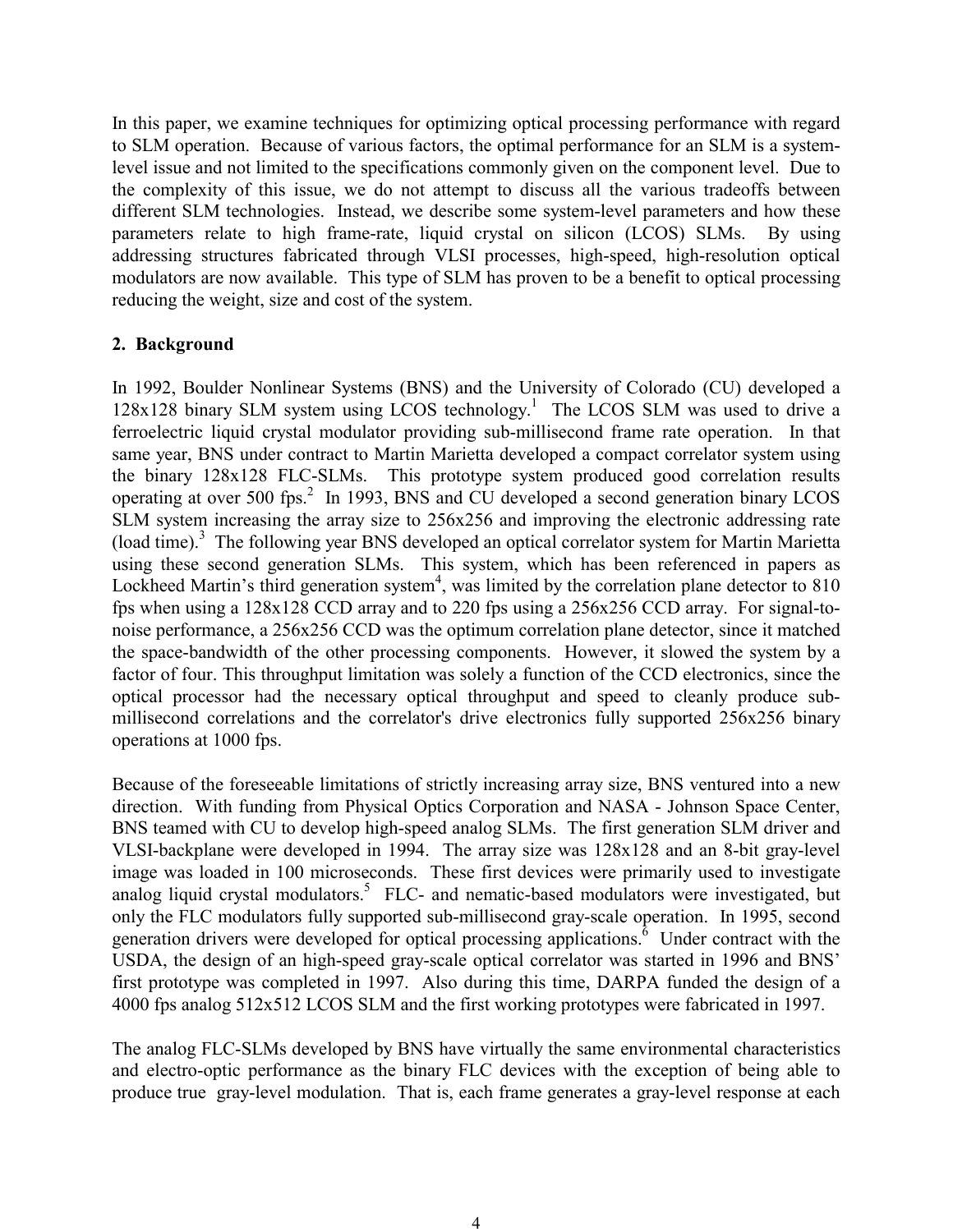pixel unlike the temporal and spatial dithering techniques demonstrated by other researchers. Any difference in optical performance between the binary and analog devices such as efficiency or contrast is related to VLSI-backplane characteristics such as fill factor, metal quality, pixel pitch, etc. The analog FLC-SLMs are best suited for systems that require bipolar amplitude modulation such as optical wavelet processors, but their gray-scale capability is also useful for matched filter detection. Bipolar amplitude filters produce much higher signal-to-noise ratios than conventional binary phase-only filters when the input image is embedded in a cluttered background.<sup>7</sup> It is this type of capability that needs to be exploited to allow optical signal processing to become cost competitive with digital systems.

#### **3. Information Processing Capacity:**

As mentioned above, one of the most obvious bottlenecks is the data input rate to the optical processing elements, since the passive operation of a lens allows continuous throughput. Therefore, the efficiency of the processor is related to the throughput rate of the SLM. The amount of data supplied by an SLM is a function of frame rate, space-bandwidth product and gray-levels. The space-bandwidth product (SBP), which is directly related to the number of pixels in the array, is the parameter most often increased to improve processing efficiency. However, this parameter has the largest impact on the other system components. The SBP is directly related to the optical invariant. This relationship is

$$
J_X = N_X \lambda / 4
$$
;  $J_y = N_y \lambda / 4$  and  $SBP = N_X N_y / 4 = 4 J_x J_y / \lambda^2$ ,

where  $J_x$  and  $J_y$  are the optical invariants in the x and y directions and  $N_x$  and  $N_y$  are the number of resolvable samples (array elements) along the corresponding dimensions. With regard to optical performance, this means: 1) optimal processing throughput is achieved when the spacebandwidth of all system components are matched; and 2) the SBP is not limitless since a relatively large optical invariant increases the difficulty of the optical design.<sup>8</sup> In addition to the optical considerations, the SBP significantly affects all aspects of the system electronics including storage capacity, communication bandwidth and pre- and post-processing requirements. Based on these considerations, it is appropriate to assume that a larger SBP increases system costs. Therefore, the SBP is an application specific requirement, and it is best to keep it as small as possible to minimize costs.

The other two parameters (frame rate and number of gray-levels) also affect costs but not necessarily in an adverse manner. For example, less processing is required to directly use existing information than to convert it to another form such as decoding a gray-level image into bit-planes. By reducing processing functions, the system is generally simpler, faster and less costly. With regard to optical processing efficiency, the combined effect of these two parameters can be quantified using a criterion common to communication systems called channel capacity. *The channel capacity is defined as the maximum rate of reliable information transmission through a channel.* For a white band-limited Gaussian channel, the Hartley-Shannon theorem states that the channel capacity , *C*, is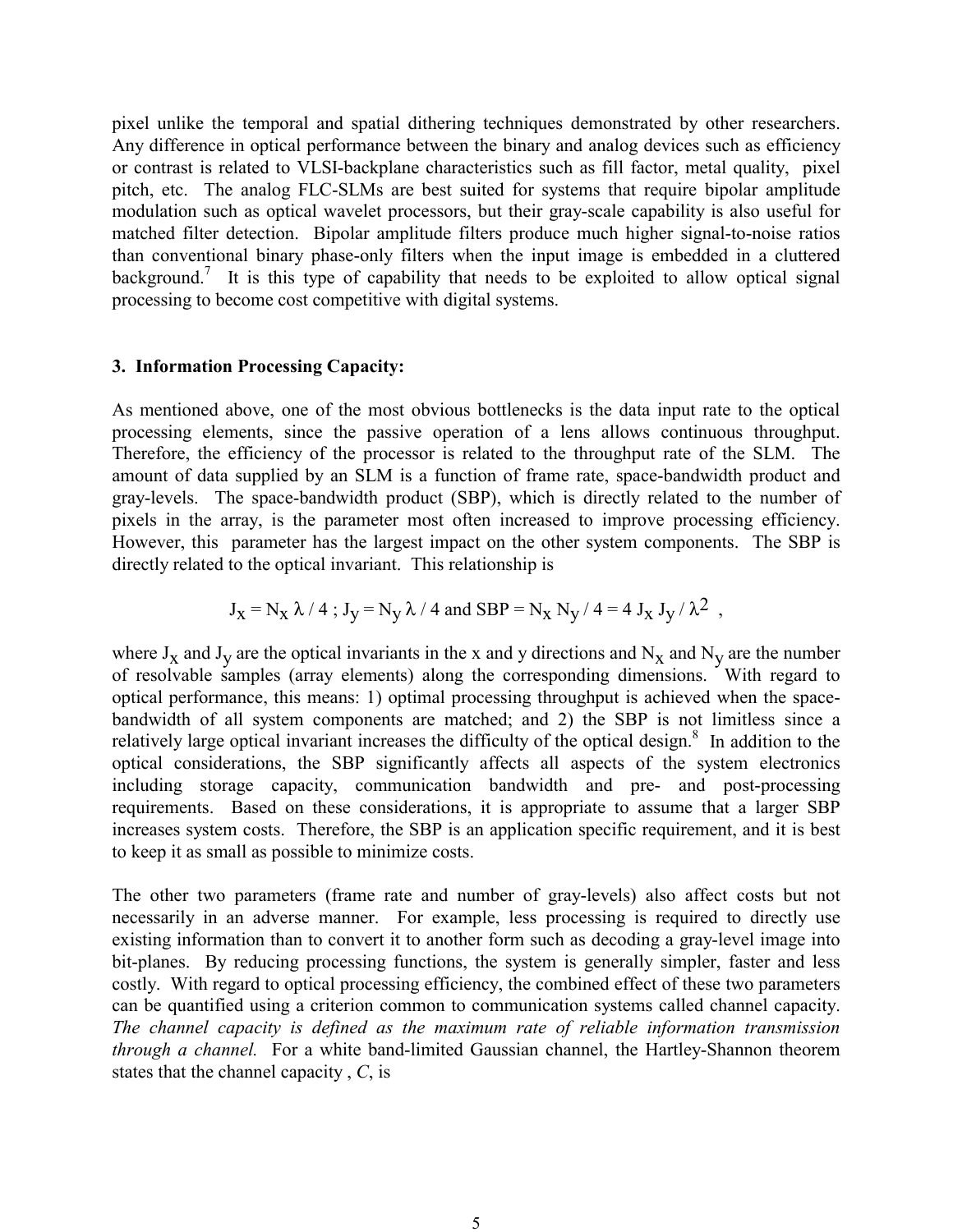$$
C = B \log_2 (1 + S/N) \text{ bits/second/pixel},\tag{1}
$$

where *B* is the channel bandwidth and *S/N* is the mean-square signal-to-noise ratio. The Hartley-Shannon theorem is applicable to both discrete and continuous channels and is widely used in communication systems since many channels can be modeled as the Gaussian channel.

For an SLM, the channel capacity is a measure of the capability of a single pixel within the array to optically transfer information. This measure is derivable from experimental data that is commonly used to characterize SLM performance, namely response-time and contrast-ratio measurements. From SLM response curves, it is possible to find the bandwidth of the electrooptic channel using system analysis techniques, since the system response to a step function is related to its impulse response. Whereas, a contrast-ratio measurement, which is usually the average intensity difference between an on and off pixel, is related to the signal-to-noise ratio of the channel.

As an example, the response-time of one of our FLC-SLMs was measured using a fast photodetector producing the following data<sup>3</sup>:

10% to 90% rise time  $-50$  microseconds;  $t_0$  to 10% rise - ~14 microseconds;  $t_0$  to 50% rise - ~35 microseconds;

where the electrical excitation signal,  $V_{in}$  (t), at the pixel was the unit step function occurring at  $t_0$  (i.e.  $V_{in}$  (t) = u(t - t<sub>0</sub>)), and the output response of the photosensor was measured using an oscilloscope. From the data, an equation for the step response of the FLC channel was found to be a Gaussian function of the form:

$$
V_{out}(t) = V_0 - V_0 \exp [-(t/\tau)^2],
$$

where the time constant,  $\tau$ , is approximately 42.2 microseconds. It is possible to differentiate the step response to determine the impulse response and then Fourier transform the impulse response to find the bandwidth of the channel. However, it is easier in this case to first Fourier transform the step response then multiply the transform by jω, since the Fourier transform of a Gaussian function is well known. The channel bandwidth is found by plotting the resulting function and finding the half-power (-3 dB) points. This results in a channel bandwidth, *B*, for the FLC-SLM of approximately 6200 Hz.

As mentioned above, the contrast ratio is related to the channel's signal-to-noise ratio. For contrast ratio measurements, the average intensity is measured for the off and on states of the SLM. The off-state reading measures the noise power, *N*. For an FLC-SLM, the off-state basically produces zero-mean noise, since most of transmitted light is from small random variations in the modulator's optic-axis orientation. These variations are also spatially small usually due to subpixel structures. Therefore, much of the off-state noise is of higher spatial frequency and does not appear within the central order of the Fourier transform. This means that for many processing applications such as optical correlation most of the off-state noise is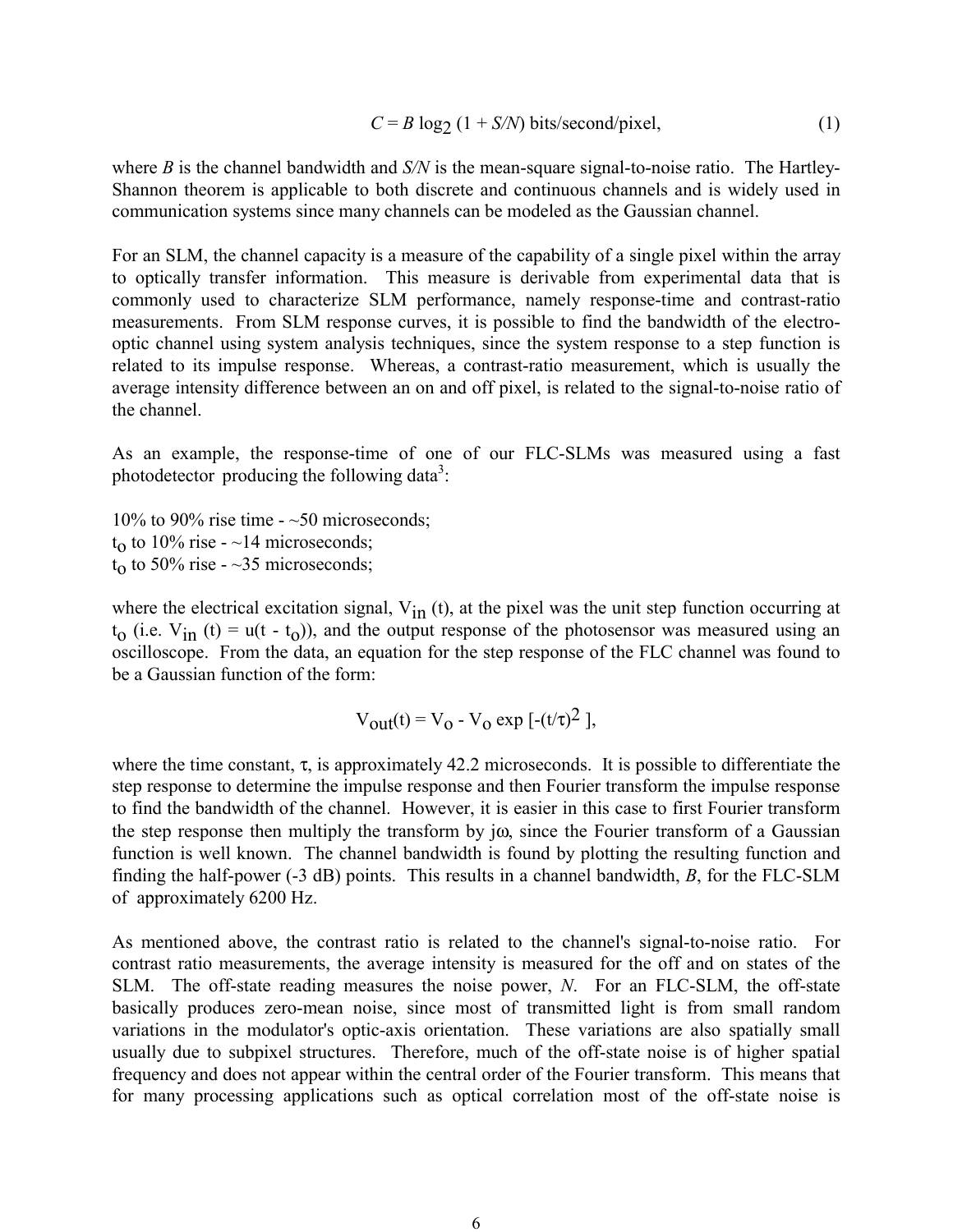eliminated, since the system is band-limited to spatial frequencies within the range of 1/2d where d is the pixel pitch of the SLM. Within this restricted bandwidth, the off-state noise measurement is considerably smaller resulting in a larger contrast ratio usually called the zeroorder contrast ratio. For the on-state, the power measurement is a combination of noise and signal (i.e.  $N + S$ ). Therefore the contrast ratio is:

$$
(N + S) / N = 1 + S/N.
$$

From this result and Equation 1, it is obvious that the base-2 logarithm of the contrast ratio multiplied by the channel bandwidth results in the channel capacity. For a VLSI-based SLM, the zero-order contrast ratio typically ranges from 64:1 to 128:1 (i.e. 6 to 7 bits). Therefore, the channel capacity of a VLSI-based FLC-SLM is close to 40,000 bit/second/pixel.

It is interesting to compare the channel capacity of a FLC-SLM with the actual data transfer rates of different VLSI-SLM backplanes. The following table lists the electrical performance of three different VLSI SLM systems. The values listed are actual performance (not SPICE simulations) and include any limitations imposed by the drive electronics.

| <b>SLM</b> System<br>(description) | Frame Rate<br>(frames/sec) | Bits/pixel/frame | Data Rate (bits/second)<br>per pixel | per SLM  |
|------------------------------------|----------------------------|------------------|--------------------------------------|----------|
| Binary 256 x 256                   | 18,066                     |                  | 18,066                               | 1.18E9   |
| Analog 128 x 128                   | 10,000                     | 8                | 80,000                               | 1.31 E9  |
| Analog 512 x 512                   | 4,000                      | 8                | 32,000                               | 8.39 E 9 |

As shown in the data-rate-per-pixel column, one device actually exceeds the channel capacity. By exceeding the channel capacity, some of the data transferred at this rate is lost which means the entropy of the system is increased (i.e. the system noise increases). Therefore, the electronic data rate must be reduced to reliably convert the electronic data into a clean optical signal. Thus, the SLM electronics appear to have unusable speed. This is true if the SLM has an active drive at each pixel. However, these SLM systems use a sample-and-hold technique to store data. Data is stored by a capacitor resident at each pixel in the form of electric charge which is used to drive the LC modulator. Tests have shown that two refresh cycles are needed to fully switch the FLC modulator, since the FLC depletes the stored charge as it switches (i.e. energy is consumed in the switching process). Therefore, the high-frame rate is not used only to transfer information but to insure proper switching of the FLC modulator. This reduces the data transfer capability of the drive system by a factor of two for all of the SLMs listed in the table.

From this exercise, we find that a SLM operating at 5,000 fps with 8-bits of gray-scale optimally uses the electro-optic effect of a modulator with a Gaussian step response of 50 microseconds and 6 to 7 bits of contrast. It is unlikely that this very specific result is of much use, but this analysis uncovers a trend which is of interest from a system-level perspective. More of the capacity of an FLC channel is utilized by using a gray-level device, even though the binary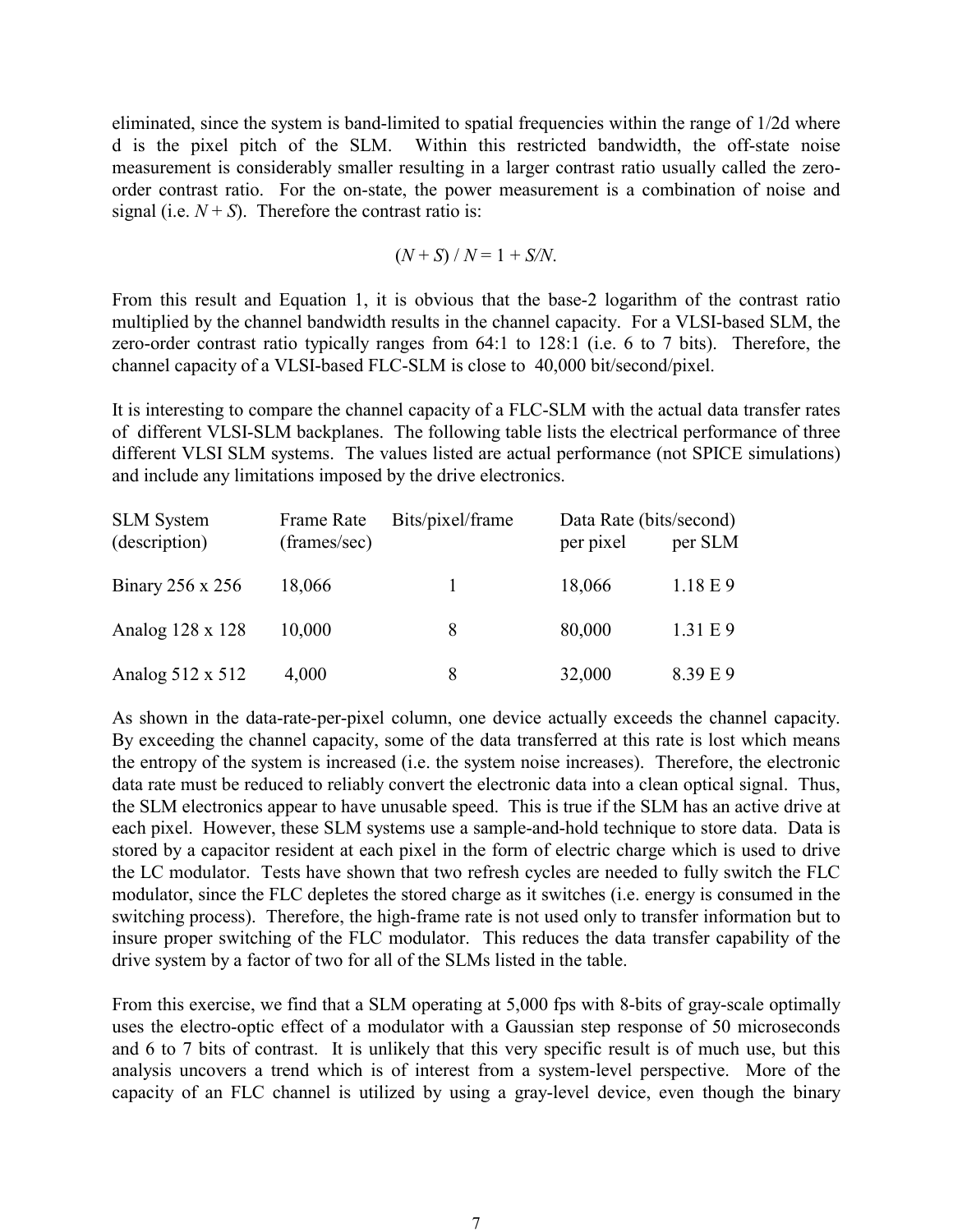device has the highest frame rate. However, the difference in channel throughput is accentuated even more by the fact that the processing frame rate of the system is limited by factors other than the SLM's operation. A binary SLM operating at 1000 fps utilizes 1/40th of the FLC modulator capacity. Whereas, a 8-bit device at the same frame rate uses 1/5th of the capacity. For this case, the increase in processing capacity using a full-analog vs a binary channel is basically the same as using 1024x1024 vs 128x128 array*. As the system's frame rate decreases, less of the SLM's channel capacity is utilized unless the gray-scale capability of the SLM increases proportionally.*

The number of gray-levels produced by an SLM is determined by the available data. For input imagery, the data is normally produced by a "real-time" photosensor such as a CCD camera. Most real-time sensors produce analog output signals which are generally quantized by the system electronics reducing the input data per pixel to 8-bits of amplitude or less. This quantization not only increases the noise, but it also limits the dynamic range of the input sensor to approximately 6dB/bit (assuming that the sensor has more dynamic range than the system electronics). Both of these effects are undesirable. To eliminate these problems, it is possible to build continuous channels between input sensor and optical processor. This maximizes the SLM's throughput. Also, a continuous channel provides finer control of the LC modulator which is useful for optimizing its electro-optic response. The one unfortunate aspect of the continuous data channel is that it cannot be used with all SLM interfaces. The spectral data produced by the input image is typically analyzed using another SLM. This second SLM produces filter patterns from digitally stored data. The optimum number of gray-levels for this SLM is basically a cost versus performance tradeoff involving the cost of data storage and filter performance limitations due to quantized coverage of the modulator's operating curve.

System frame rate is limited by the slowest component in the data processing stream. One of the slower components is the CCD array which detects the processed results. CCD arrays require time to collect photo-induced charge, transfer the charge out of the array and convert it into output data. The optical integration time required for the CCD is a function of the optical power produced by the optical processor. However, the optical integration time is not usually a bottleneck, since there are inexpensive diode lasers that provide sufficient power. The true bottleneck is the data output rate from the CCD array. Today, there are moderate (128x128) to large arrays  $(512x512)$  which operate at approximately 1000 fps. However, array size is a substantial cost factor. Smaller arrays provide faster frame rates at less cost, but signal to noise decreases by approximately 6 dB by halving the size of the detector array. Therefore, the current limit on processor frame rate is the cost and performance constraints associated with the fastframing CCD arrays.

# **4. Spectral Distribution as a Function of SLM Characteristics**

As mentioned at the start of this paper, optics provides a simple method for transforming signals into spectral distributions. The accuracy of this transformation is a primary concern for most applications. Some error is introduced by the optics within the system, but the dominant errors occur in the electrical-to-optical conversion which is performed by the SLM. There are primarily three error sources: pixel width, backplane distortion and LC nonlinearity. Even though accuracy is affected, these SLM characteristics do not necessarily harm performance. For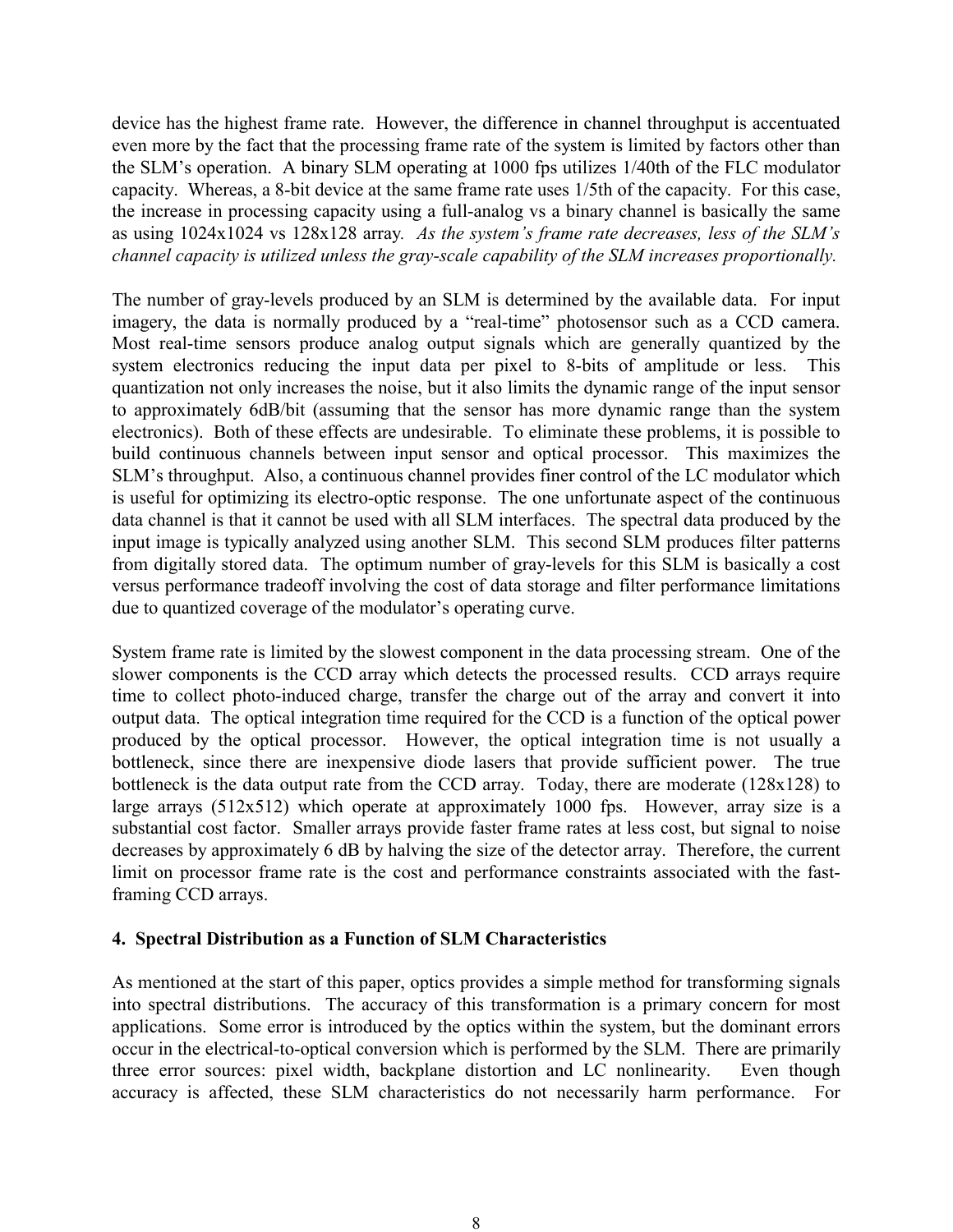example, it is possible to use a nonlinear LC operating curve to compress the dynamic range of a signal enhancing the range containing most of the information as is commonly done in communication systems. On the other hand, the nonlinearity produces harmonics and intermodulation products which may degrade system performance. Some knowledge of the error source is required to take advantage of its effect. Whereas, the performance of a system is adversely affected if the error sources are ignored.

One error source commonly ignored is pixel width since many SLM manufacturers are more concerned with optical efficiency. Good efficiency is crucial for many display applications, but it is also related to the pixel's fill factor which affects the spectral distribution in the Fourier domain. The pixel is basically a spatial sample point, and its width creates an envelope function in the Fourier domain. As the pixel width increases, the envelope function narrows. The exact shape of the envelope function depends on several factors such as the electric field distribution across the pixel and how the LC modulator interacts with the field as well as the shape and structure of the pixel mirror. For pixels with phase-flat mirrors several microns square, it is reasonable to assume that the SLM's modulation is a rectangular function strictly related to the pixel's fill factor,  $\tau$  (refer to Figure 1a). Then, the envelope function is a sin(x)/x curve which produces the power spectrum shown in Figure 1b with the width of the main lobe directly related to the fill factor (i.e. width =  $2(2\pi/\tau)$ ). The sample period, T, is related to the pixel pitch as shown in Figure 1a. This spatial width corresponds to the highest spatial frequency components within an image (i.e. the  $2\pi/T$  terms shown in Figure 1b). Most optical processors block out any higher spatial frequencies, since these components arise from inter- and intra-pixel modulation and are mostly noise.

Figure 1: Pixel profiles and corresponding power spectrums in the Fourier domain.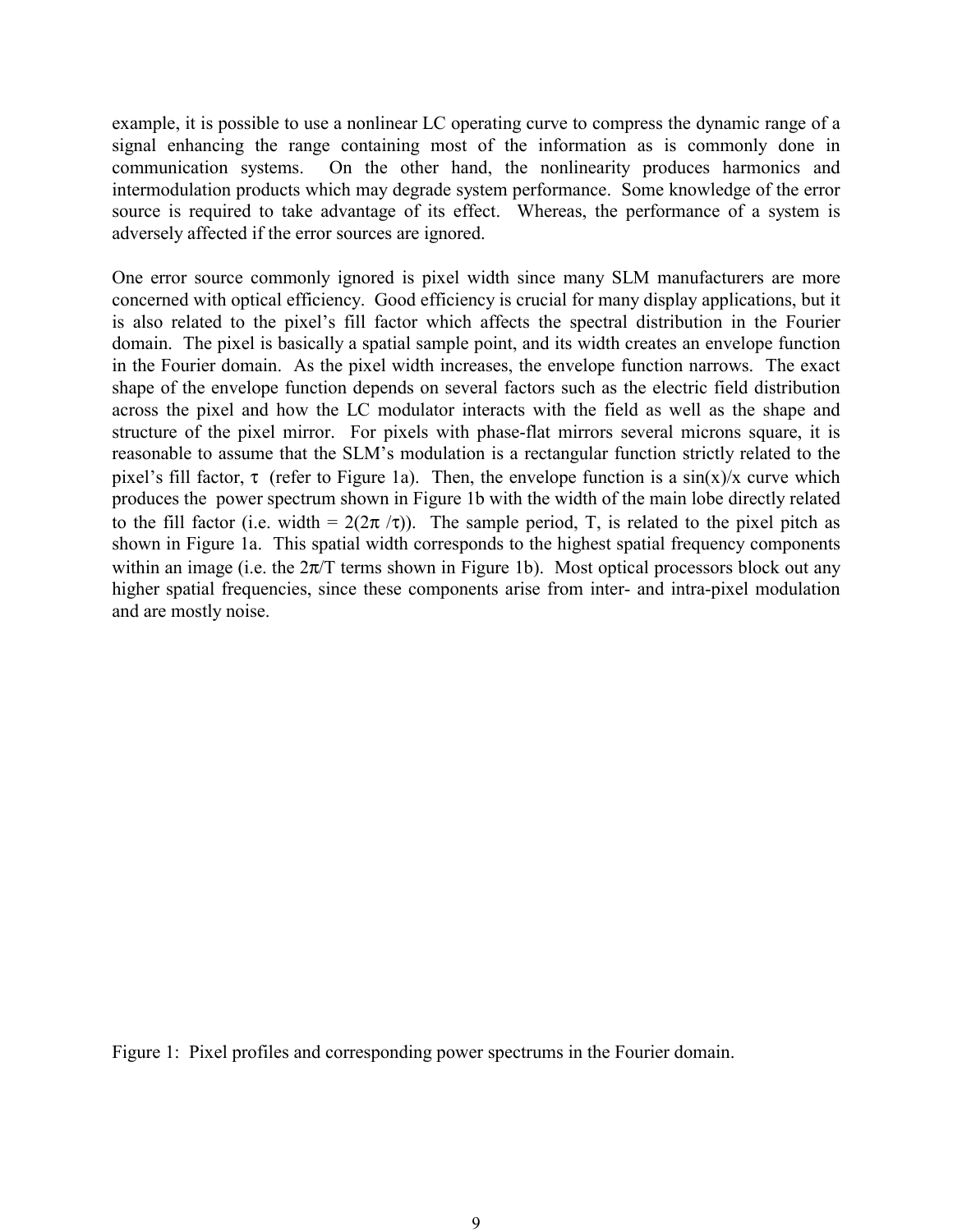As  $\tau$  approaches 100%, the spatial function becomes a square wave as shown in Figure 1c. For this condition, a plot of the spectral distribution (Figure 1d) shows that more light passes through the system, but the higher image frequencies are strongly attenuated by the enveloped function. At the highest spatial frequency  $(2\pi/T)$ , over half of the signal power is lost (-4 dB). In most applications, this attenuation is counterproductive since preprocessing is often used to edge enhance the image. Edges are high-frequency details that characterize an object's shape, which is crucial information for pattern recognition. Also, the low-pass characteristic of the pixel envelope accentuates backplane curvature, since this phase distortion is a slowly varying function which passes through the system with greater efficiency than other spectral terms. It is possible to reduce these negative affects at the expense of optical efficiency by decreasing the fill factor which spreads the envelope function. Because of the sensitivity of the CCD arrays and the power output of laser diodes, an inefficient system still produces sufficient optical power to saturate the output detector at the maximum operating rate of the system. *In optical processing applications, a reasonable compromise is to keep the modulation flat over 25% to 50% of the pixel area.* With the smaller flat modulation area (25%), all the zero-order spectral components resulting from image data are attenuated less than 1 dB, but less than 10% of the light is in the zero-order image.

The pixel envelope is a problem in several applications, but it is not always possible to sacrifice fill factor to resolve the problem. A case being phased-array beamsteering for lidar or laser communications. In this application, the pixel envelope reduces the effective field of regard, since there is usually a minimum efficiency requirement. For an ideal phased-array beamsteerer, each array element is a monochromatic point source with no spatial extent. In this case, there is no pixel envelope and the far-field pattern is only a function of the relative phase between the waves emitted by each point source (assuming the waves have equal amplitude). If the phase increases or decreases linearly across the array, the light eventually travels in one direction which represents a single spatial frequency in the Fourier domain (i.e. far-field). Therefore, the rate at which the linear phase profile changes across the array affects the steer angle. Its steering efficiency is related to the number of array elements within a  $2\pi$  phase change, where the fixed element spacing spatially quantizes the  $2\pi$  phase shift producing noise terms and lowering the power of the main beam.

With a liquid crystal SLM, the array is illuminated with a monochromatic plane wave and the phase shift is produced by the LC modulator. As mentioned above, the optical efficiency of the SLM is related to fill factor, steering efficiency is related to the number of pixels used to produce a  $2\pi$  phase change, and the steer angle is related to the slope of the phase profile scaled by the light's wavelength (i.e. the angle is less for bluer light). These factors force the pixel pitch to be close to a wavelength with the pixel having a 100% fill factor, if efficient steering over a large field of regard is to be achieved. In addition, the phase shift produced by the LC modulator must emulate the phase profile without discontinuities which tend to occur at the  $2\pi$  to zero transition of the modulo  $2\pi$  phase ramp<sup>9</sup>. This discontinuity occurs because of cross talk between adjacent pixels. Because the pixel width is small in relation to the thickness of the LC modulator, the cross talk smoothes out the discrete pixel information which means the pixel envelope is narrowed by the interaction. Therefore, the efficiency falls off as the beam is steered to larger angles. Since the envelope function is not directly related to pixel fill factor but to electrical cross talk, the fill factor is maximized to keep efficiency as high as possible.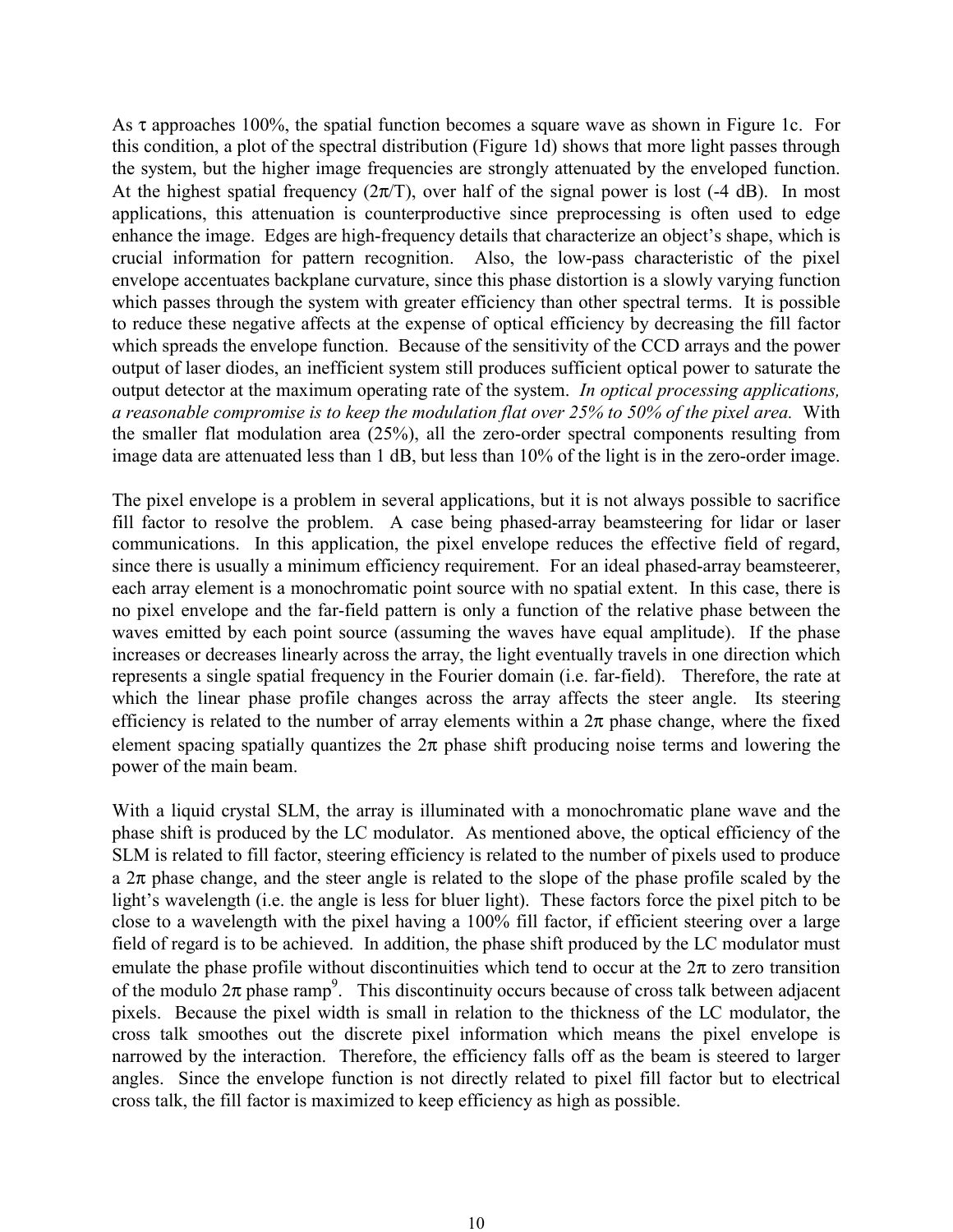## **5. Time-sequential Processing**

In section 3, the information throughput of the SLM is shown to be a function of the device's channel capacity which exceeds the system's processing throughput because of camera limitations. Since the camera time-integrates the processor results, time-sequential data processing using bit-plane slices of the imagery seems feasible. This allows the channel capacity of the SLM to be used to a greater extent. After all, this technique is used to produce gray-level imagery using binary SLMs. However, the problem with this approach is that there are two types of time integration: coherent and incoherent. Coherent integration requires the field's complex amplitude components to be vectorially summed together before the result is time averaged. Whereas, incoherent integration time averages the magnitudes of the separate field components. With an optical processor, the improvement in signal to noise (processing gain) is achieved through coherent integration using the spatial coherence of the signal. Because the CCD array detects intensity which is only related to the field's magnitude, the coherent integration has to occur before detection.

On the other hand, it is possible to use time slices to improve system resolution. As mentioned above, the space-bandwidth product is not limitless and affects system operation and cost. Therefore, it makes sense to find methods to synthetically increase system resolution. There are digital image reconstruction methods which generate high resolution images from several lower resolution frames using projection methods.<sup>10</sup> For this type of reconstruction method, lowerresolution images are acquired while the image sensor is in relative motion (rotational and/or translational motion) with respect to the image data (e.g. satellite imagery). The amount of motion between sequential frames is less than a pixel width. The projections onto convex sets (POCS) algorithm requires knowledge of the relative positional changes occurring between the frames. There are also optical methods for increasing the resolution of a system using the relative motion of two gratings.<sup>11,12</sup> One grating at the front of the system temporally encodes the image data, while a second grating at the output of the system decodes the data as a timeintegrating detector creates the image. Another possible method based on motion is to use ultravideo displayed on a high-speed analog SLM. The ultra-video is from a moving sensor or of a moving object where the movement between frames is less than a pixel. We believe that the image created by the SLM as seen by a human has greater resolution than that of either the video frames or SLM.

As a first demonstration of the ultra-video approach, we interfaced a 128x128 a fast-framing camera running at 830 fps to our 128x128 analog FLC-SLM. The output data from the camera was 8-bits per pixel, but the data was modified by a look-up-table (LUT) to produce a linear optical response at the SLM of approximately 4-5 bits. A picture of cars in a parking lot was used as the input image. The cars were easily resolvable but their license plates were unreadable when the image on the SLM was static. We, then, added a small vibration to the camera mount and found that some of the letters on the license plate of the center car were recognizable.

These results are not too surprising, since this approach is similar to the other two techniques discussed above. In this case, however, the human brain is used to decode and analyze the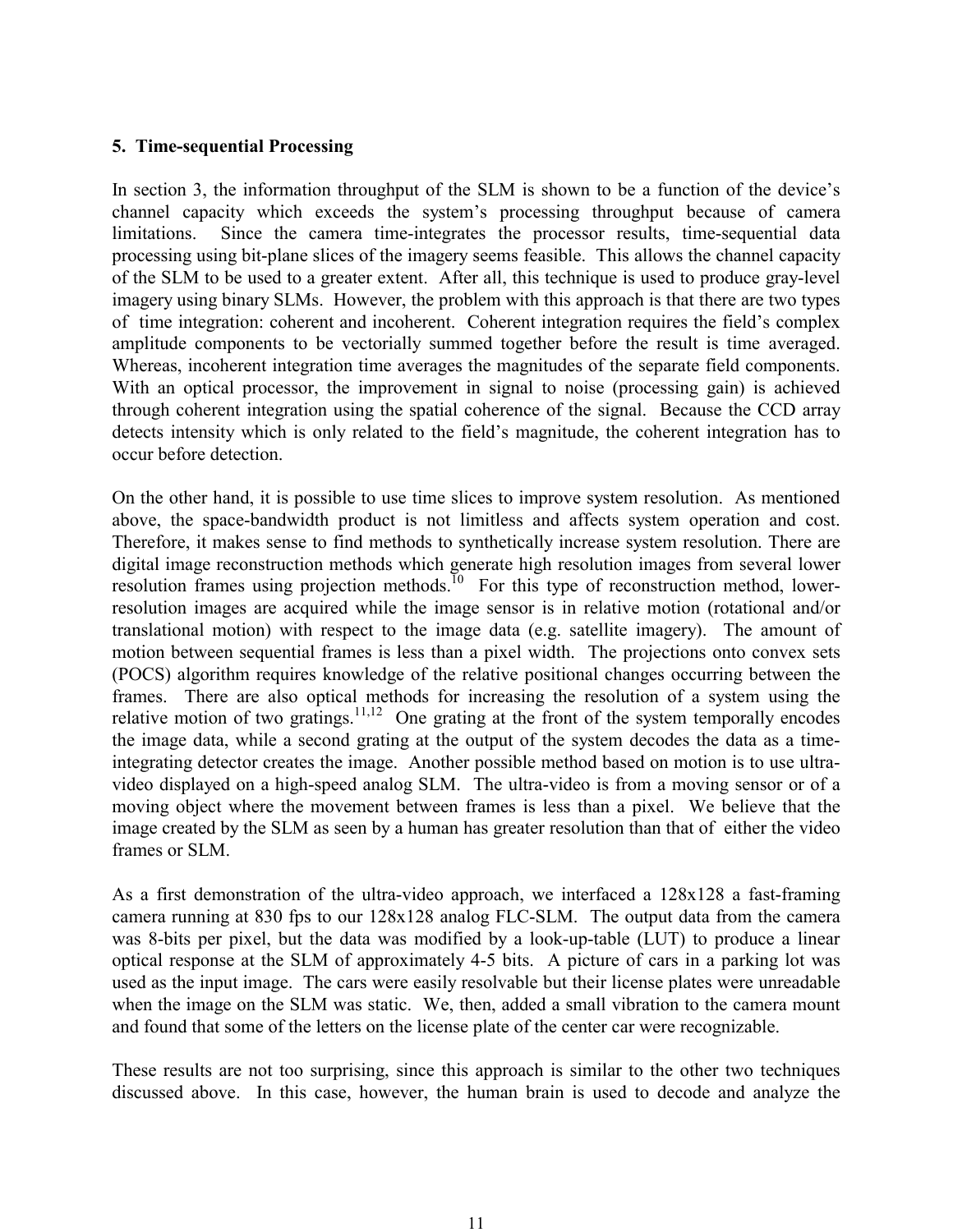relative motion. The human brain is quite good at spatially correlating time variations occurring in two dimensional images, or else there would be more of us killed in traffic accidents. As with the POCS reconstruction, the higher resolution imagery is not just an interpolation of the lower resolution images since each frame adds new information. This new information is used to extract finer details while the repeated information helps reduce the noise through the incoherent integration process.

Further experiments need to be conducted, but this approach seems to work because:

- 1) the receptor has more spatial resolution than the display system;
- 2) the image is spatially dynamic but the variation is not greater than a pixel width per frame;
- 3) the receptor is capable of processing spatially incoherent images using time averaged data.

## **6. Conclusions**

High speed analog SLMs are needed to improve the throughput and performance of optical processing systems. Many factors regarding the design and operation of the SLM affect the overall performance of a system. Therefore, performance specifications for the SLM should be based on system-level and application-specific requirements which optimize processing throughput and not on what makes a good display device.

# **7. References**

- 1) K. M. Johnson, D. J. McKnight and I. Underwood, "Smart spatial light modulators using liquid crystals on silicon," *J. Quant. Elec*., **29**(2), pp. 699-714, 1993.
- 2) S. A. Serati, T. K. Ewing, R. A. Serati, K. M. Johnson and D. M. Simon, "Programmable 128x128 ferroelectric-liquid-crystal-spatial-light-modulator compact correlator," *Optical Pattern Recognition VI*, **1959**, pp. 55-68, SPIE, Orlando, April 1993.
- 3) D. J. McKnight, K. M. Johnson and R. A. Serati, "256x256 liquid-crystal-on-silicon spatial light modulator," *Appl. Opt*., **33**(14), 2775-84, 1994.
- 4) S. D. Lindell, B. D. Bock, W. B. Hahn, D. R. Homan and G. L. Shapiro, "Optical Processing at Lockheed Martin," *Optical Pattern Recognition VIII*, **3073** pp. 138-155, SPIE Orlando April 1997.
- 5) S. A. Serati, G. D. Sharp, R. A. Serati, D. J. McKnight and J. E. Stockley, "128x128 analog liquid crystal spatial light modulator," *Optical Pattern Recognition VI*, **2490**, pp. 378-387, SPIE Orlando April 1995.
- 6) K. A. Bauchert, S. A. Serati, G. D. Sharp and D. J. McKnight, "Complex Phase/Amplitude Spatial Light Modulator Advances and Use in a Multispectral Optical Correlator," *Optical Pattern Recognition VIII*, **3073**, pp. 170-177, SPIE Orlando April 1997.
- 7) T. Chao, Y. Park and G. Reyes, "High-speed camera-sized optical wavelet processor," *Optical Pattern Recognition VIII*, **3073**, pp. 194-200, SPIE Orlando April 1997.
- 8) A. VanderLugt, *Optical Signal Processing*, John Wiley & Sons, Inc., New York, 1992.
- 9) P. F. McManamon *et al*., "Optical Phased Array Technology," *Proceedings of the IEEE*, **84**(2), pp. 268-298, February 1996.